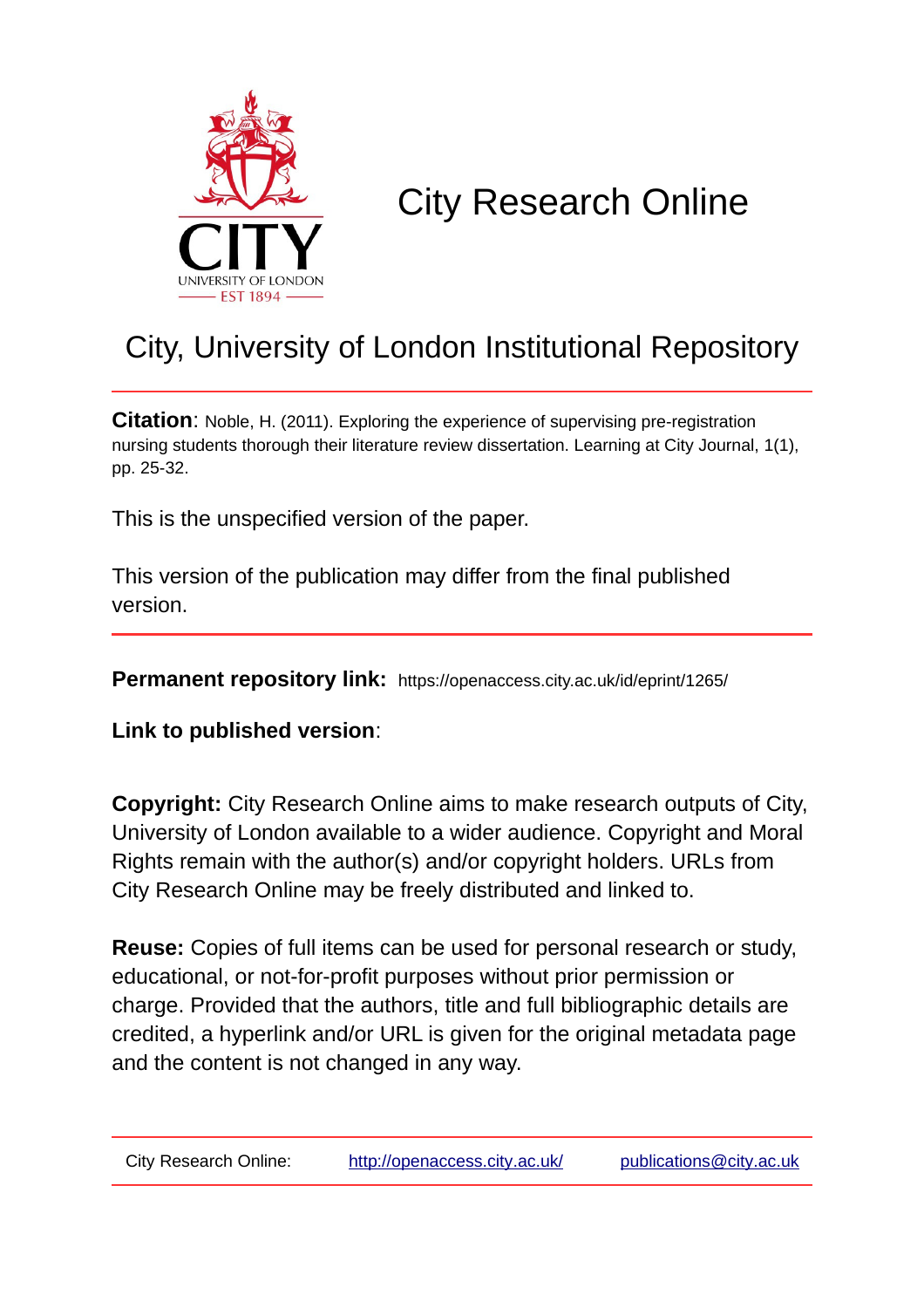#### **Exploring the experience of supervising pre-registration nursing students thorough their literature review dissertation**

#### **Dr Helen Noble School of Community and Health Sciences**

**Abstract** This report explores and reports on the experience of supervising pre-registration nursing students thorough their literature review dissertation. The introduction includes the rationale and key questions for the investigation. It highlights the key transition points that students have to manage and the need for supervisors to be aware of these so as to support and develop them effectively.

The investigation explains how the work was undertaken and expands on the methods used. The findings are broken down into; what constitutes an excellent literature review, effective ways of working with students and the problems that can arise offer an insight into the views of supervisors supporting pre-registration students. They suggest a need for attention to supervision practices and the development of detailed guidance, through participatory workshops, to support the supervisor through the supervisory process

#### **Key words**

Research supervision, Supervision practice, Literature review, Nursing students

#### **Introduction**

As teaching staff take on a leadership role supervising students, thought needs to be given to the developing relationship, how this progresses over time, and the impact it has on the process. Zuber-Skerrit and Ryan (1994) suggest that research postgraduate training is unique among academic responsibilities as it provides a direct link between teaching and learning activities and research, highlighting how supervision cannot be underestimated in bringing together individual goals of higher education. Although some work has been undertaken in exploring these issues at postgraduate level little is known about research undergraduate training, particularly in the nursing profession, and the experiences and expectations of supervisors.

In relation to those supervising doctoral students there is evidence to suggest that the supervisory process relies heavily on the expertise, time and support of supervisors who must foster the skills and attitudes of research in their students and ensure that a thesis of an acceptable standard is produced (Heath 2002). This is similar to the expectation at undergraduate level. Supervisor's understanding of research supervision and also their experience of supervision as a student are two key influences (Lee 2008).

It is at the undergraduate level where the changes take place in the student's learning context with a need for assuming a more intensive level of engagement with the area that they have chosen to study (Clauston & Whitcombe 2005). Here many students find themselves having to manage a series of profound transition points (See Table I): (Day & Bobeva 2006). These include changes in how students communicate, the type of knowledge they accumulate and how they present this,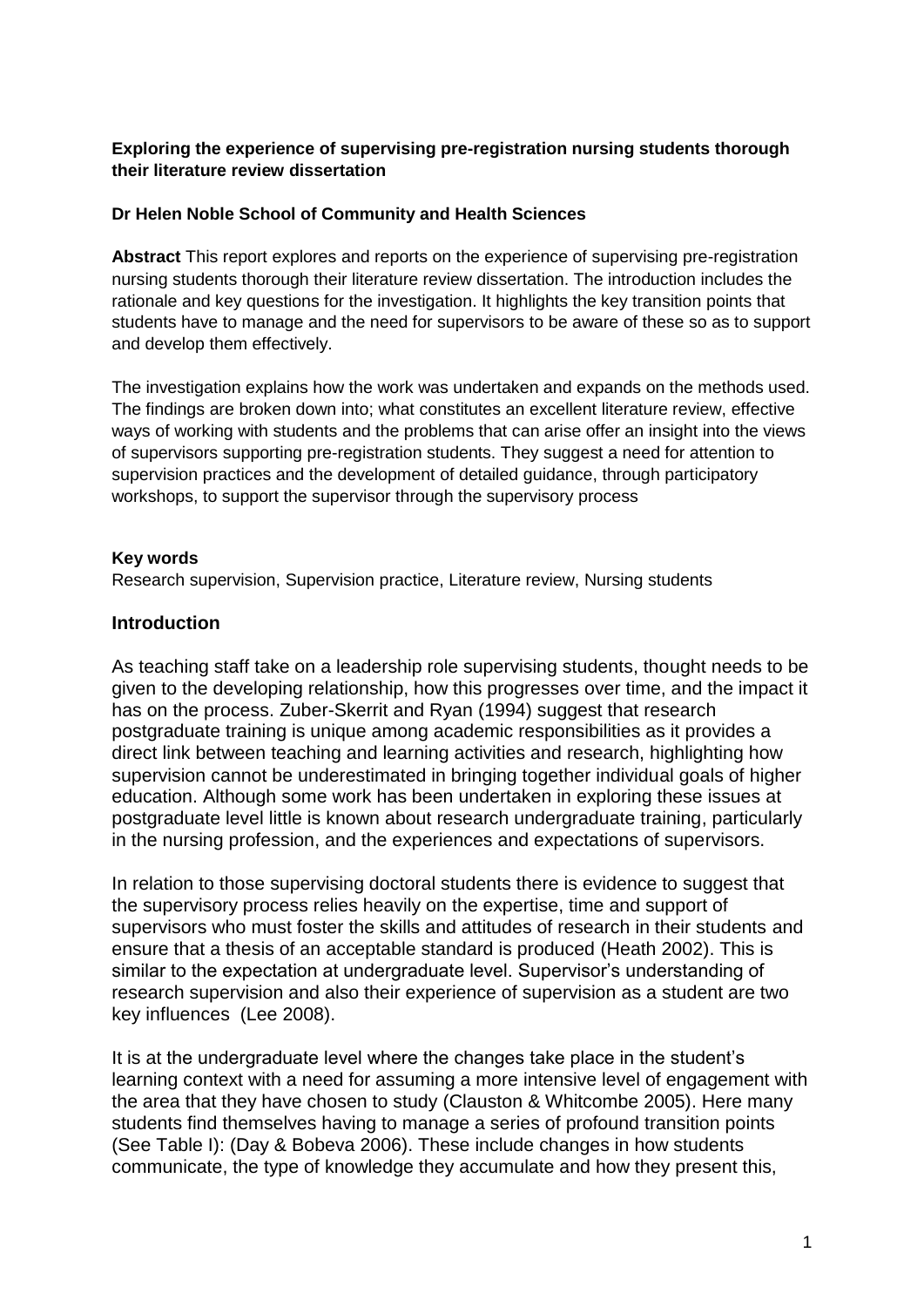how they self manage within a supervisory relationship and a move to the role of collaborator rather than pupil. The supervisory process will be key to ensuring that students are supported at this time of conversion.

| <b>From</b> | 1 O                          |
|-------------|------------------------------|
|             |                              |
|             |                              |
|             |                              |
|             | -Multiple/provisional truth  |
|             | -Self management of time     |
|             | --One-to-one with supervisor |
|             | --Autonomous learning        |
|             |                              |

**Table I:** The Impact of the Dissertation Upon Undergraduate Student (Day & Bobeva 2006)

Health care practitioners require skills and knowledge to critically appraise and generate evidence in order to evaluate, develop practice, and provide appropriate care. Their roles also demand the development of skills that enable them to discuss, disseminate and implement research findings in collaboration with colleagues, service users and the wider community. On the BSc (hons) Nursing programme at a large University in London, a 6000 word literature review on a chosen topic is undertaken and students are allocated a supervisor. The supervisor, for the duration of the module, offers academic support and advice on the process and content of the literature review. Six hours of supervision are allocated to each student, to be utilised as needed. Examples of supervision include developing research questions, discussion of draft work, support to utilise critical appraisal tools and making sense of research methods used in individual studies. This module aims to provide the students with a knowledge and understanding of research and its methodologies. It aims to develop students to be critical consumers of research aware of strategies for sharing and implementing findings and developing practice with colleagues, service users and local communities. This module aims to enable students to be able to carry out literature reviews of their own and to be able to set that research within a wider context. Importantly the module aims to develop students' skills in educating others.

The present work aims:

- To explore supervisors' approach to supervision and their concept of research supervision
- To uncover views on the characteristics of a successful literature review
- To explore reasons for problems that may arise and how these are managed
- To identify what students have gone on to do after the literature review

## **The Investigation**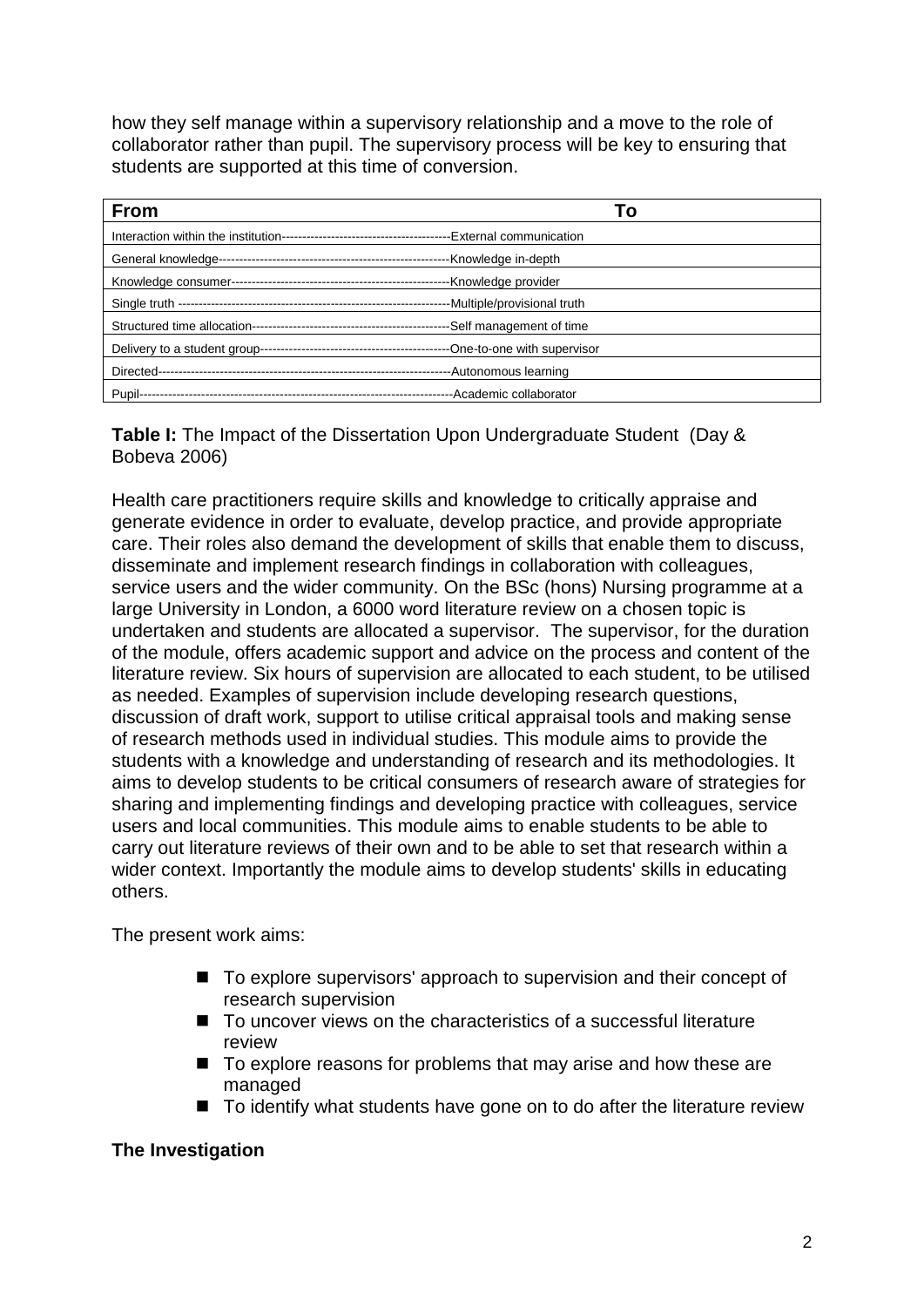Questions to be asked of supervisors were based on a small aspect of research carried out by Anne Lee (Forthcoming book) who explored the influences on a supervisor's approach to their work with doctoral students.

A general email was sent to all potential pre-registration BSc (Hons) Nursing supervisors explaining the reason for the study (n=125). Questions asked included:

- 1. What has been your experience of supervising pre-registration nursing students undertaking a literature review dissertation? How many?
- 2. What have your students gone on to do?
- 3. How would you define an excellent literature review?
- 4. What effective ways are there of working with your students? Where do you begin? Where do you go then? How often do you see them? What do you do? What do they do?
- 5. What problems have arisen and how have you coped with them?

It was explained in the email that responses could be given by email or a telephone conversation could be held instead. Two academics opted for a telephone interview. By analysing the responses it was hoped that an understanding of the attributes of pre-registration BSc Nursing supervision at one institution could be offered. Others reading the work may recognize what is reported at the place that they work. The findings will hopefully benefit a wide range of stakeholders including:

- Supervisors and pre-registration nursing students
- Supervisors and students across the University in other Schools who can compare and contrast experiences
- The Academic Development and Services Department and the Learning Development Centre who develop research supervision support resources
- Others outside the institution where the study took place supervising under graduate students

## **Findings**

There were 20 out of possible 125 responses (16% response rate). Fifteen of the 20 supervisors had experience of supervising pre registration dissertation students. One lecturer was concentrating on her PhD, and two supervised only post registration students. One was a newly recruited lecturer and one said that they had a focus on management development outside the remit of nursing. Themes uncovered from the findings include: 'What constitutes as excellent literature review; Effective ways of working with students and Problems that arise'.

#### **What constitutes an excellent literature review?**

Staff described an excellent literature review. A range of views were offered and responses were detailed. The term 'appropriate' was used to identify areas that needed to be incorporated including: appropriateness of subject, literature reviewed, and the critiquing tool utilized. Up to date and pertinent literature was highlighted as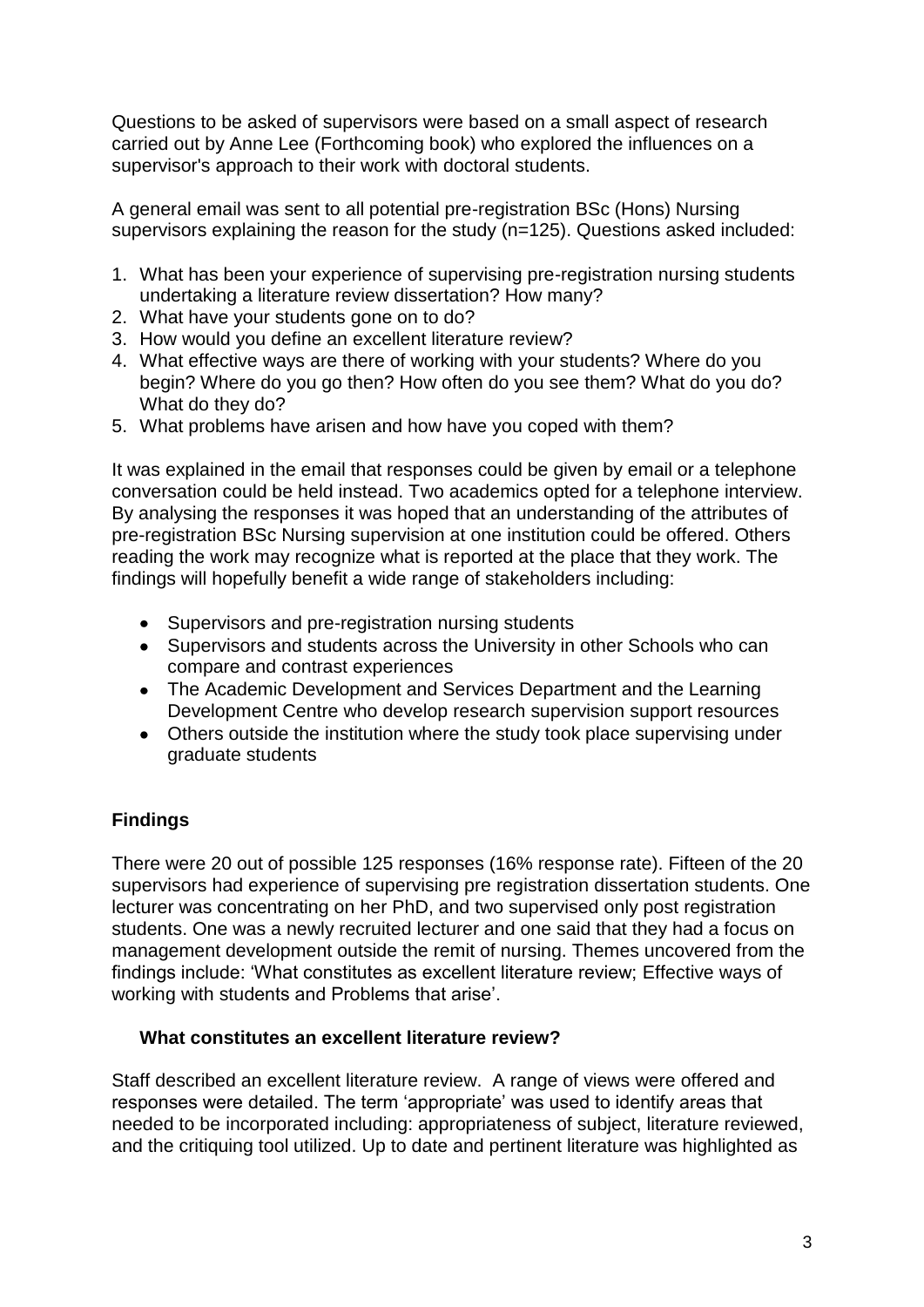important. It was also clear that the aims of the review and the discussion needed to clearly relate to the original research question/aims/objectives.

'*The key to 'excellence' lies in the ability to pose pertinent and relevant research questions, which have been well considered, and presented to the reader in a series of developmental steps during the introduction … Thus intelligent and informed questions and objectives can then be derived from this'.*

Some supervisors focused on the critical appraisal skills of the student.

*For a dissertation to be excellent, I would expect the student to be able to demonstrate high level critical and analytical skills in critiquing the literature both at the level of the individual study and across the literature.*

Alongside this key areas for future investigation had to be explored along with recommendations for further developments. The importance of this being carried out systematically was identified as was the ability of the student to write an academic piece of work with relevance to the practice setting. Transparency through the whole process was seen as paramount with an appropriate referencing system used. Pearson and Brew ( 2002b) identify attributes of individuals including the ability to think and solve problems inventively and able to communicate effectively both orally and in writing linking with findings that supervisors wanted students to work 'logically and intelligently'.

Finally the quest for a brave, interesting and unique academic story was identified and the ability of students to apply what they had found in practice:

*I always like to read a dissertation from the 'brave' student who is willing to provide a personal and subjective reflection on the issues, and to ponder over what they have discovered i.e. what do the findings and experiences actually mean to them as an individual in clinical practice?*

#### **Effective ways of working with students**

Generally detailed answers were given for the question concerned with effective ways of working with students incorporating a number of factors that supervisors found important. Some said they started with the handbook as a guide to how to progress and then split the review into two parts; the actual development of the research questions and the search strategy then the analysis and writing up of findings, discussion and implications for practice. Learning contracts and 'being available' were seen as important for many.

*Agree a learning contract – explore expectations, agree learning objectives and agree ground rules about supervision … Make self available for regular supervision in times of crisis – easily contactable and reliable for appointments*

The style of the supervisor was alluded to with some feeling strongly that proof reading was not part of the supervisor role and others stating this as implicit to good supervision. Students have identified constructive feedback given on draft work as being very valuable (Todd, Bannister, & Clegg 2004). Some supervisors observed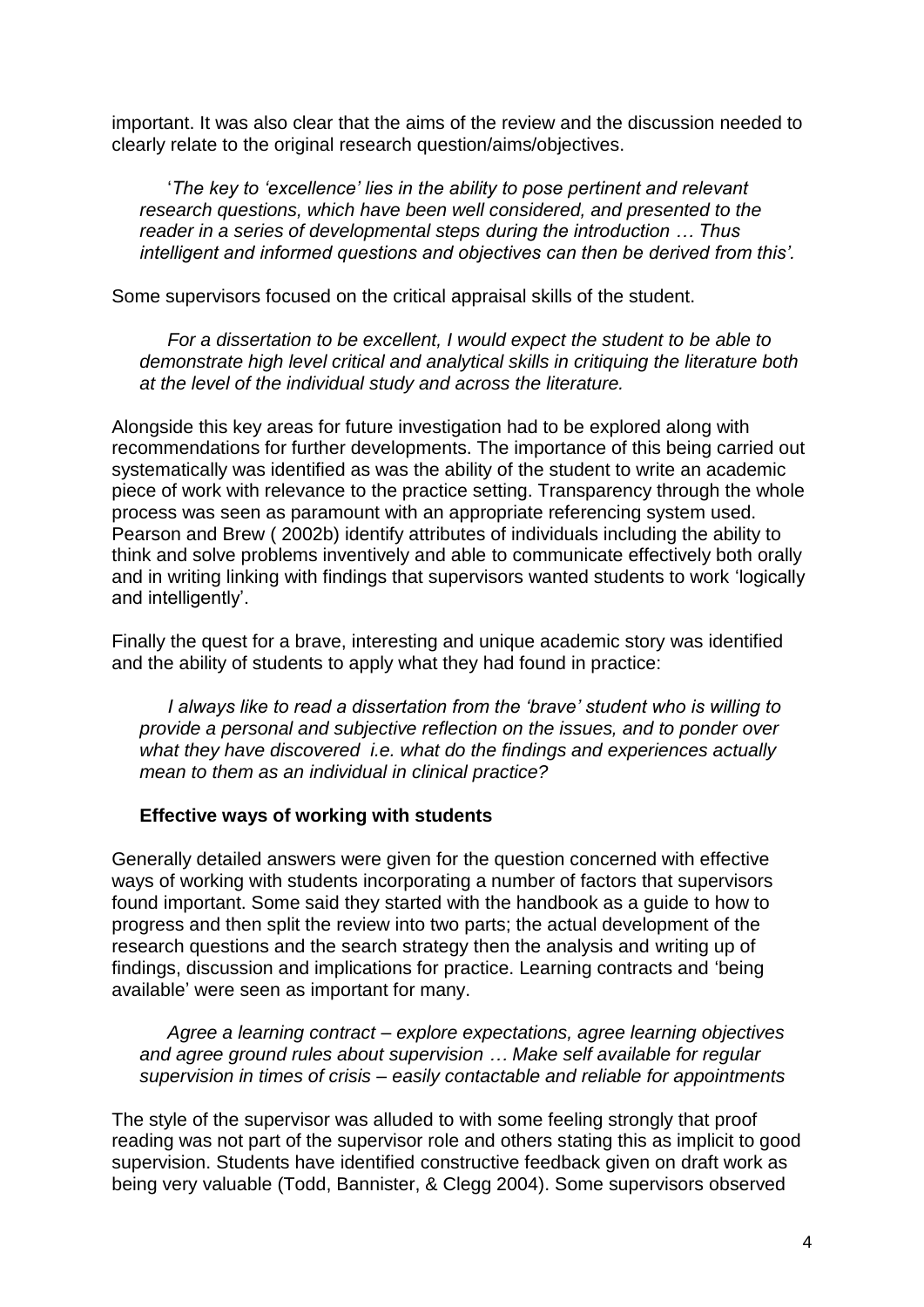how the student progressed and made decisions based on that progress as to how the student should be supported. This included ensuring the student knew how to go about and had the knowledge, right attitude and skills to undertake the work. If this was lacking support was to be offered to gain these proficiencies.

Developing the effectiveness of students included encouraging students to immerse themselves in the literature and utilise the library services. There was also encouragement to organise the development of the review through a timetable to ensure that work was undertaken in time. One supervisor highlighted the importance of students feeling secure in the work they were undertaking

#### *Encourage the student throughout and ensure they have a sense of security, continuity, belonging, purpose, achievement and significance*

The supervisory role is an essential role where suitable leadership qualities should be demonstrated. Lazy or unmotivated supervisors have a demoralizing effect on students (Rudd 1975). As Dinham and Scott ( 1999) observe the student-supervisor relationship is often very enriching and productive, but alternatively can be extremely difficult and personally overwhelming.

The process of supervision as a leadership activity, is one of the most complex and subtle forms of teaching undertaken (Acker & Hill 1994). Little has been written about the experience of supervision at pre-registration level but it is likely to share characteristics with other forms of supervision including doctoral supervision. The supervisory process at doctoral level relies heavily on the expertise, time and support of supervisors who must foster the skills and attitudes of research in their students and ensure that a thesis of an acceptable standard is produced (Heath 2002). For the pre-registration supervisor similar characteristics and goals can be noted, the outcome being a piece of academic work which may warrant publication.

Generally supervisors did not know what their students went on to do following completion of their literature review and had not published the literature review with their students.

#### *I think most went straight into clinical practice, I have no idea what has since become of them, unfortunately!*

One supervisor identified the importance of keeping in touch to encourage students back to the University for further study and in some cases a research career.

#### **Problems that arise**

As with any piece of complex work where the expectation is to produce a piece of publishable academic work that may be published, there were problems in the supervision process that arose. Many students had problems structuring the review and communicating in the written word and some were advised to seek academic support elsewhere in the University. Occasionally plagiarism was a problem although it wasn't always clear if this was intentional or not. Some students had unrealistic expectations of their competency and were ultimately not capable of undertaking the work independently. Other students lacked motivation to be self directed and found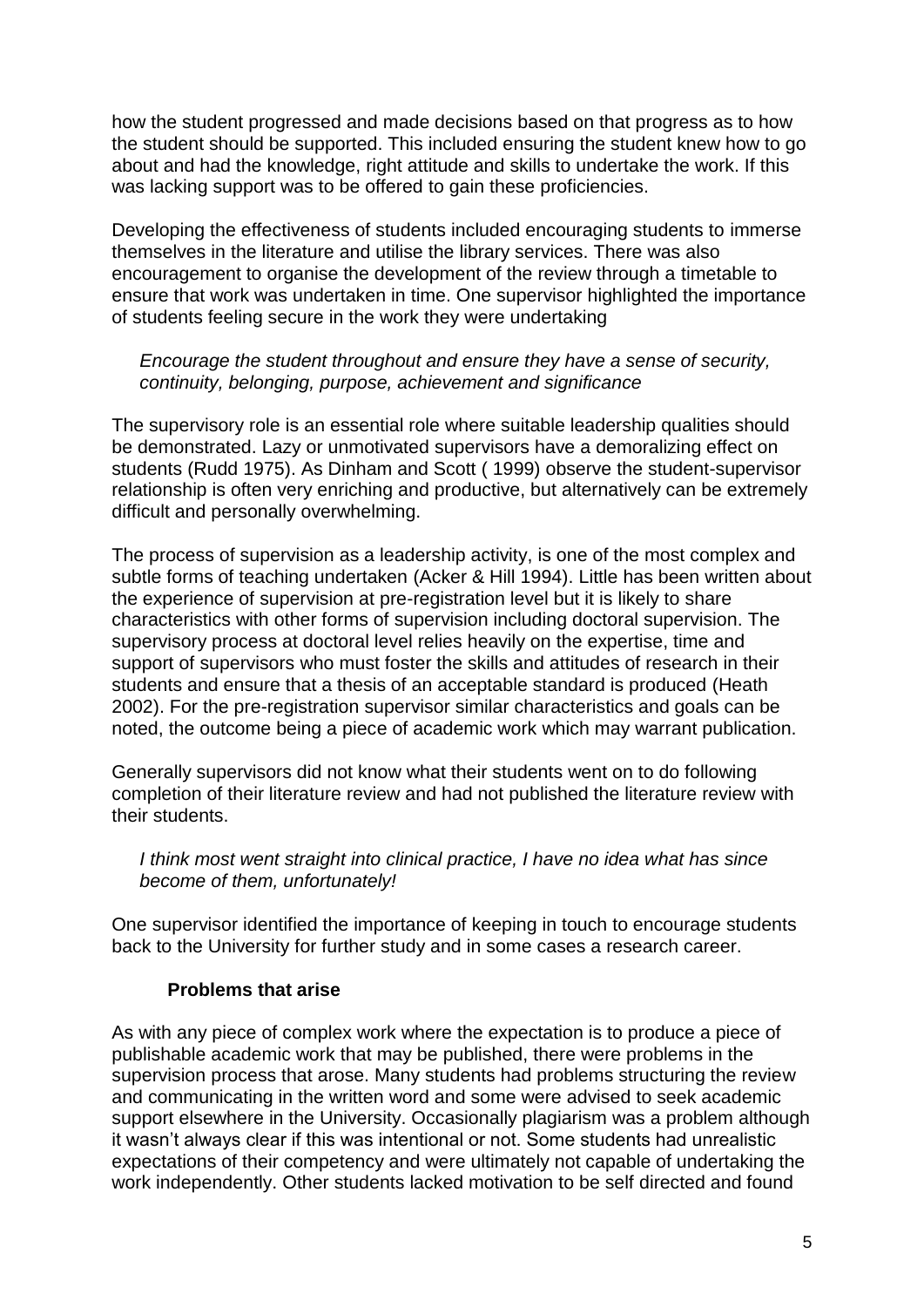the transition from pupil to academic collaborator difficult (Day & Bobeva 2006). Some left the majority of the work till too late and didn't make regular contact with their supervisors. Others suffered personal problems that impacted on their ability to complete the work. The ability to work independently is an important outcome of undergraduate study, particularly the dissertation (Gibbs 1992) and there is a need to ensure that students become independent learners. Students have moments highlighted by Silén (2003) as 'chaos' and 'cosmos'. These terms indicate movement on the students' part between the emotionally unsettling experience of intellectual confusion and moments of insight and order. This takes place as they shift the boundaries of their personal knowledge and they need to be supported through these transitions.

One supervisor discussed how a student became obsessed with her topic as it was of personal interest to her. This meant she spent too long on background reading wasting valuable time. Alongside this she had several personal problems which impacted on her ability to get the work done.

*My student became obsessed with the topic which was to the detriment of the process of conducting a search. She spent many hours on background reading. This may be because she had a personal connection to the subject. She also had numerous personal crises during the process which caused difficulty in meeting timelines.*

Others were anxious about their progress and this sometimes became more pronounced and difficult to manage. Finally some students didn't do the work as agreed at supervision sessions leading to an inability to complete tasks and frustration on behalf of the supervisor.

#### **Enhancing and informing practice**

In this investigation supervisors discussed what they thought constituted an excellent literature review, effective ways of working with students and the problems that can arise whilst supervising pre-registration students. Clearly the role of supervisor is challenging and students arrive at the task with varied learning styles and different abilities and expectations. Doctoral supervision, with many similarities to supervision at the undergraduate level is described as a complex, teetering process and has been compared to 'walking on a rackety bridge' (Grant 1999) and this reflects some of what has been drawn out in this report. Supervisors have similar and dissimilar notions of the literature review, how it should be carried out and what might constitute a problem during the process.

Rich interesting and informative data were collected from supervisors. There is an urgent need to share these findings with a larger group of potential supervisors which could take place through a series of workshops. Many supervisors did not respond to the request to complete the questionnaire so their views remain unknown. It would be helpful to bring them together to enable them to express their views. Through workshops the main themes uncovered could be fed back to supervisors and plans made for how best to develop supervisors in the future taking into account the diverse strengths and weaknesses that students present with. Supervisors use various strategies and teaching styles when supporting students.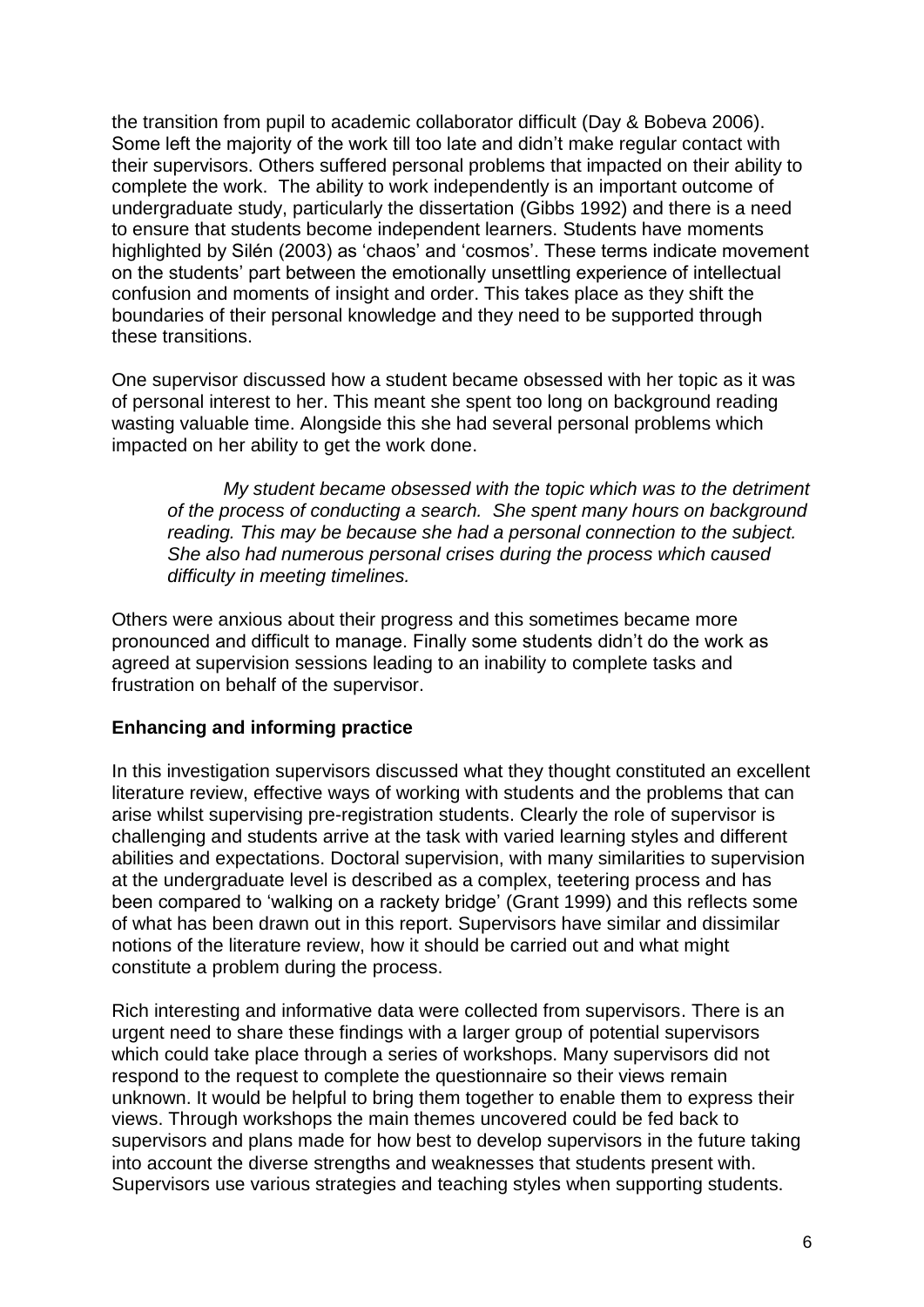'Hands off' and 'hands on' supervision has been described. With the 'hands off' approach, supervisors intervene minimally in the process of supervision and fewer and slower completions often result. With the 'hands on' approach supervisors and others will often intervene often resulting in more and faster completions (Sinclair 2004).

Gurr ( 2001) elaborated Grant's (1999) 'rackety bridge' metaphor and devised a model for aligning supervisory style with the development of research students possessing 'competent autonomy'. This model is defined by two key dimensions: a 'direct'/'indirect' and an 'active'/'passive' dimension aligned categories of behaviour:

- o direct active, characterised by initiating, criticising, telling and directing the student
- o indirect active, characterised by asking for opinions and suggestions, expanding students ideas, or asking for explanations of supervisee's statements
- o indirect passive, characterised by listening and waiting for the student to process ideas and problem solve; and,
- o passive, characterised by not responding to student's input

A key point is that the effective supervisor moves flexibly between the various modes discussed here. This information could be offered in the workshop to help supervisors reflect on their personal style and how effective it is in helping students develop and complete their literature review.

As found in this study supervisors reported a range of methods to support students. In a previous study by Todd et al ( 2004) students identified the role of the supervisor as someone who could offer academic guidance on how to manage their work, motivate and encourage and communicate academic expertise in the area of the dissertation. They disagreed that it was the responsibility of the supervisor to help write the dissertation itself although this view could be challenged if the student struggled to write articulately. Finding out what students expect locally could be a useful expertise and it is recommended that such a piece of work is carried out with initial discussions on how this could take place held at the supervisor workshops.

Other recommendations include publishing dissertation guidelines that make explicit the criteria against which students are marked and agreement that academic staff would apply these criteria so that students receive consistent guidance. Some staff might find joint supervisory arrangements with more experienced staff useful and this could be explored. New staff or those about to undertake supervision could attend the student's first lecture to hear what is they are taught.

Further training that helps supervisors expand their skills as educators and leaders, be adaptable, able to negotiate learning and career outcomes with students and to improve through self-awareness by reflecting on the supervision process (Pearson & Brew 2002a) is required and it is recommended that this training is developed locally but in combination with the wider University.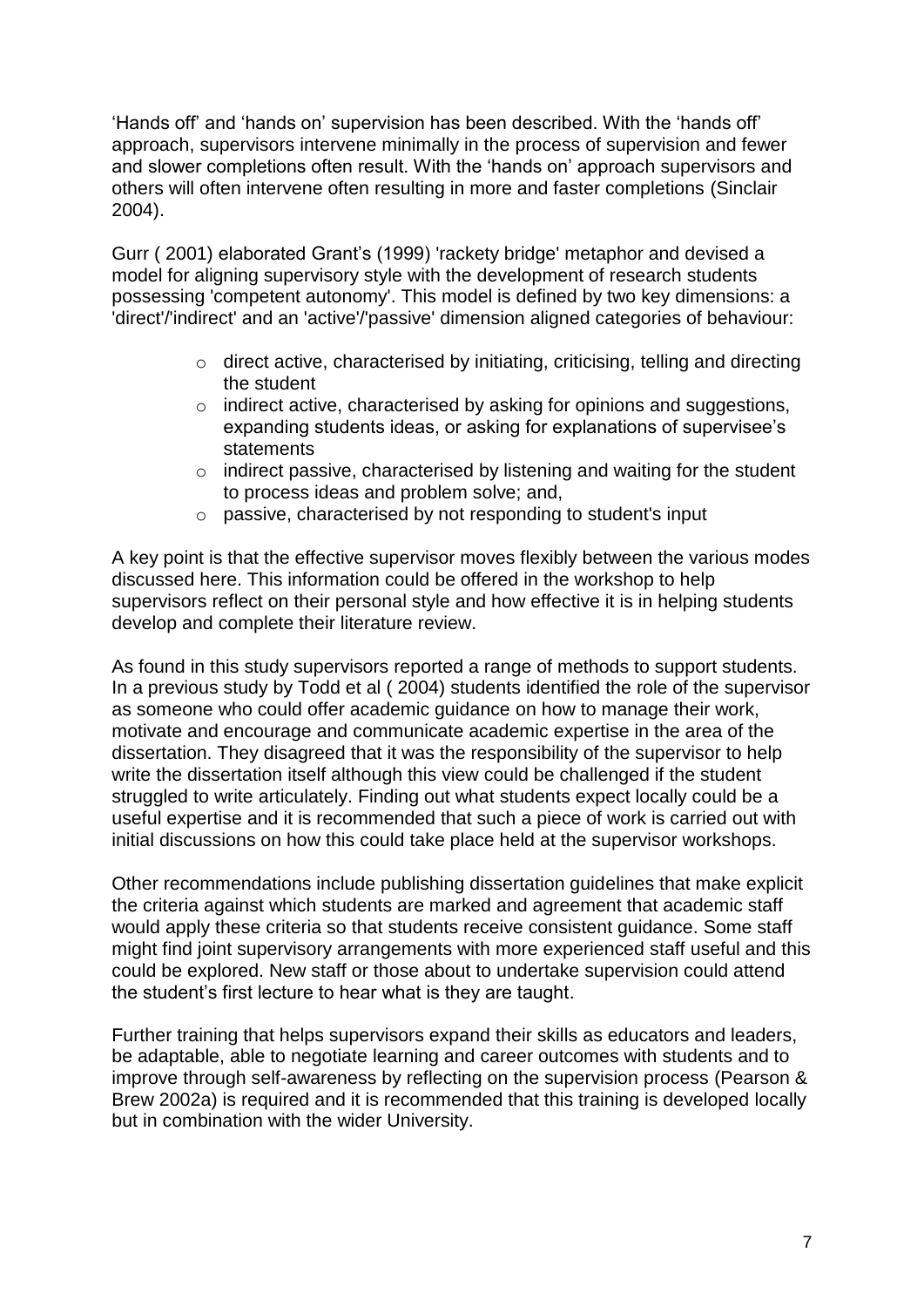Finally, there is an opportunity through the supervision relationship to encourage students back to undertake a Masters and for those who are capable and interested a PhD. This is not presently happening and supervisors generally loose contact with students. Maintaining contact may help students who are interested in returning to undertake further study as they will have a contact with whom to discuss career aspirations. If they decide to return to study at City, the institution will benefit financially.

#### **References**

Acker, S. & Hill, T. B. E. 1994, "Thesis supervision in the social sciences - managed or negotiated?", *Higher Education*, vol. 28, no. 4, pp. 483-98.

Clauston, T. J. & Whitcombe, S. W. 2005, "An Emerging Person-Centred Model for Problem-Based Learning", *Journal of Further and Higher Education*, vol. 29, no. 3, pp. 265-277.

Day, J. & Bobeva, M. Applying Performance Management Principles to a Learning Environment for Undergraduate Dissertations: a Case Study . <http://www.bsieducation.org/Education/downloads/ijqs/paper9.pdf> . 2006.

Dinham.S & Scott, C. 1999, *The Doctorate: Talking about the Experience*, UWS Nepean ISBN 1863418393.

Gibbs, G. 1992, *Improving the quality of student learning* , Bristol, Technical and Education Services.

Grant, B. "*Walking on a rackety bridge: mapping supervision.* Paper presented at the HERDSA Annual International Conference, Melbourne.".

Gurr, G. 2001, "Negotiating the "Rackety Bridge"-a Dynamic Model for Aligning Supervisory Style with Research Student Development", *Higher Education Research & Development*, vol. 20, no. 1, pp. 81-92.

Heath, T. 2002, "A quantitative analysis of PhD Students' views of supervision", *Higher Education Research and Development*, vol. 21, no. 1, pp. 41-53.

Lee, A. 2008, "How are doctoral students supervised? Concepts of doctoral research supervision", *Studies in Higher Education*, vol. 33, no. 3, pp. 267-281.

Lee A (Forthcoming book) Helping New Postgraduates: A guide for academics - Publication 2009 OUP/McGraw Hill ISBN 978-0-335-23558-2

Pearson, M. & Brew, A. 2002a, "Research Training and Supervision Development", *Studies in Higher Education*, vol. 27, no. 2, pp. 135-150.

Pearson, M. & Brew, A. 2002b, "Research Training and Supervision Development", *Studies in Higher Education*, vol. 27, no. 2, pp. 135-150.